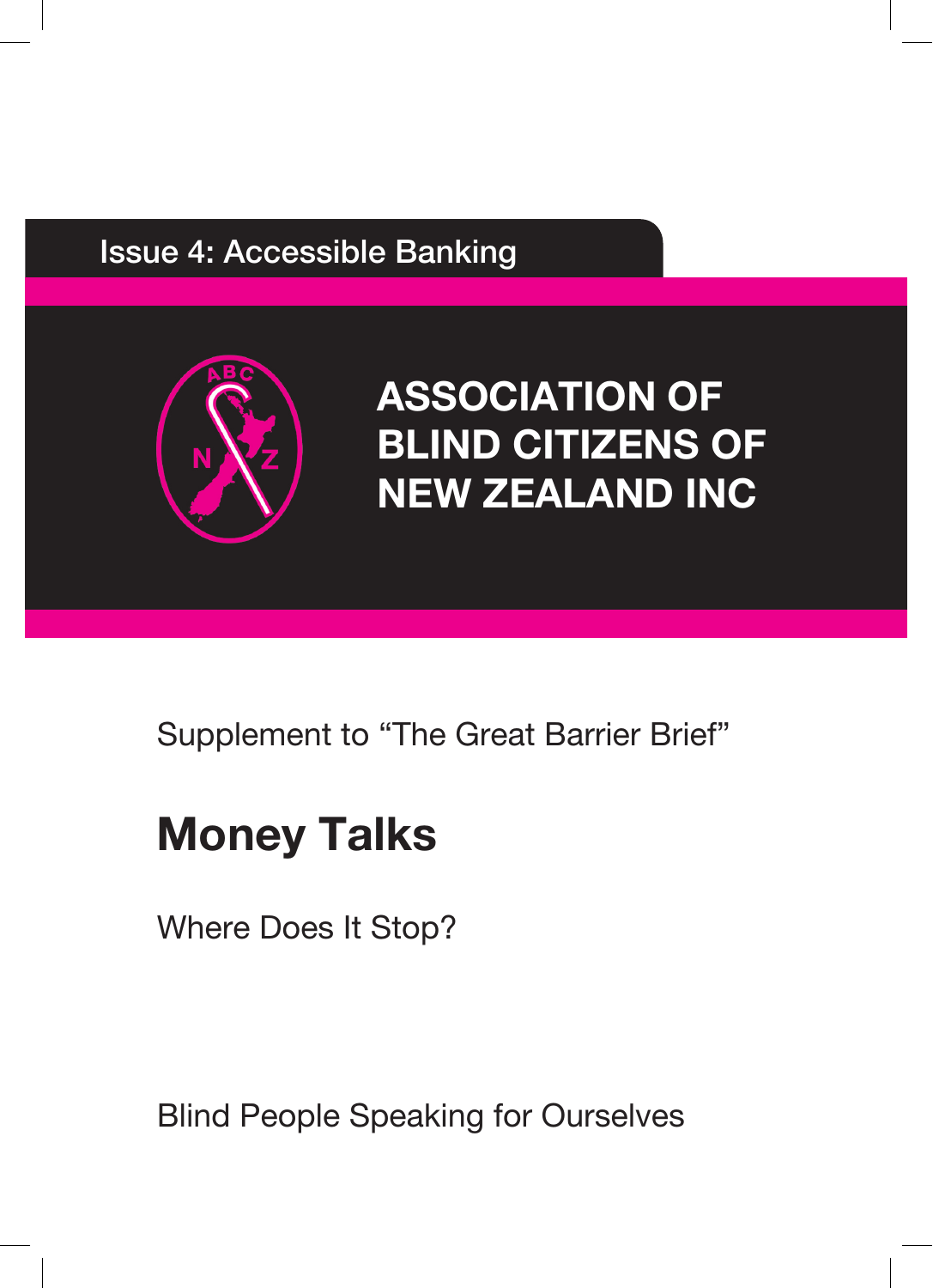### **INDEX**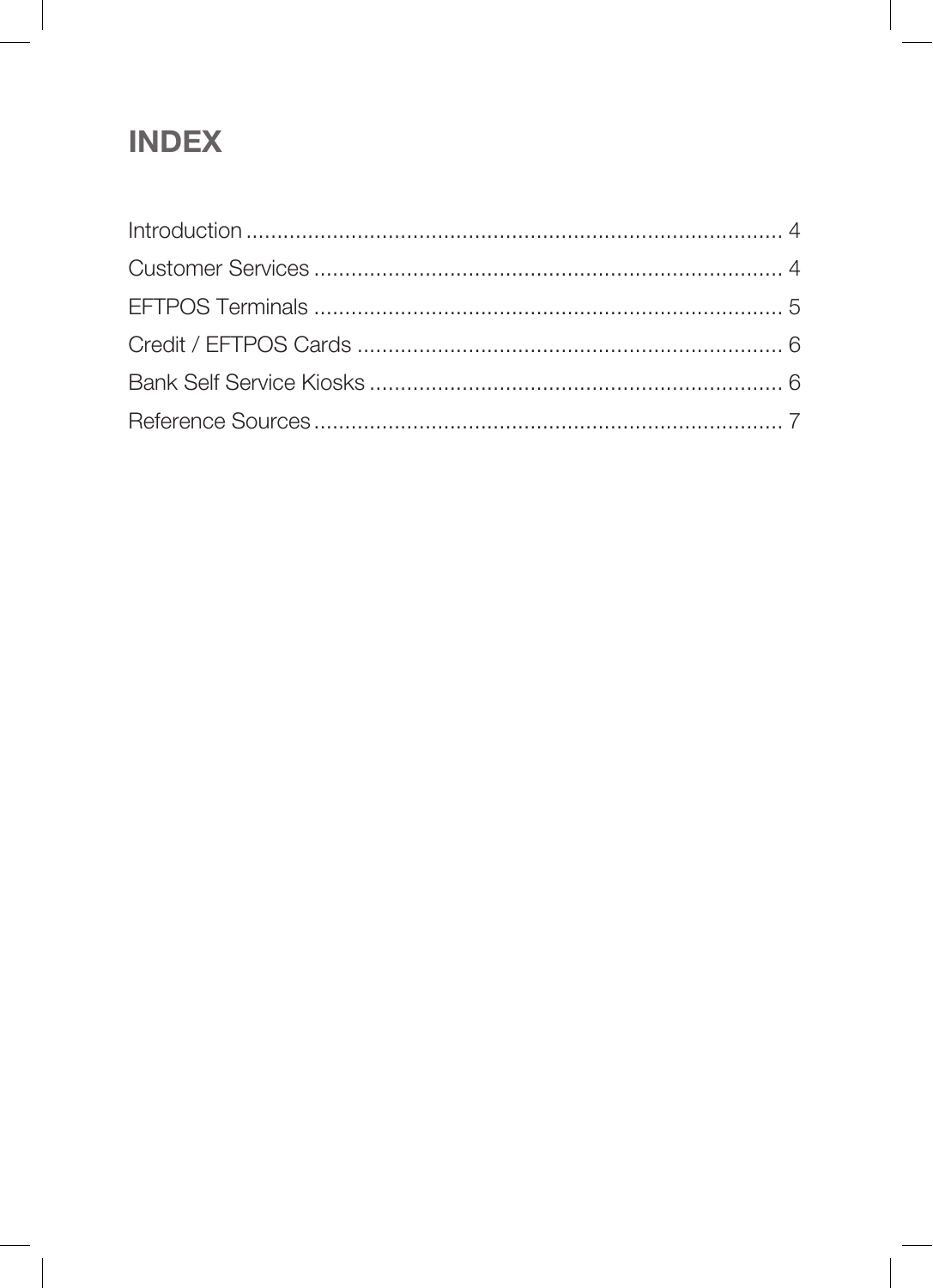## Supplement to "The Great Barrier Brief" Issue 4: Accessible Banking

## **MONEY TALKS**

#### Where Does It Stop?

Founded in 1945, the Association of Blind Citizens of New Zealand Inc (Association) is New Zealand's leading blindness consumer organisation and one of the country's largest organisations of disabled consumers. The Association's aim is to heighten awareness of the rights of blind and vision impaired people and to remove the barriers that impact upon our ability to live in an accessible, equitable and inclusive society.

In the context of this document, the word "blind" encompasses all those with a vision impairment who can identify with some or all of the barriers described below. The term "alternative formats" refers to the various means by which blind people access information other than through standard print, i.e. large print, braille, audio, electronic devices, email and the telephone.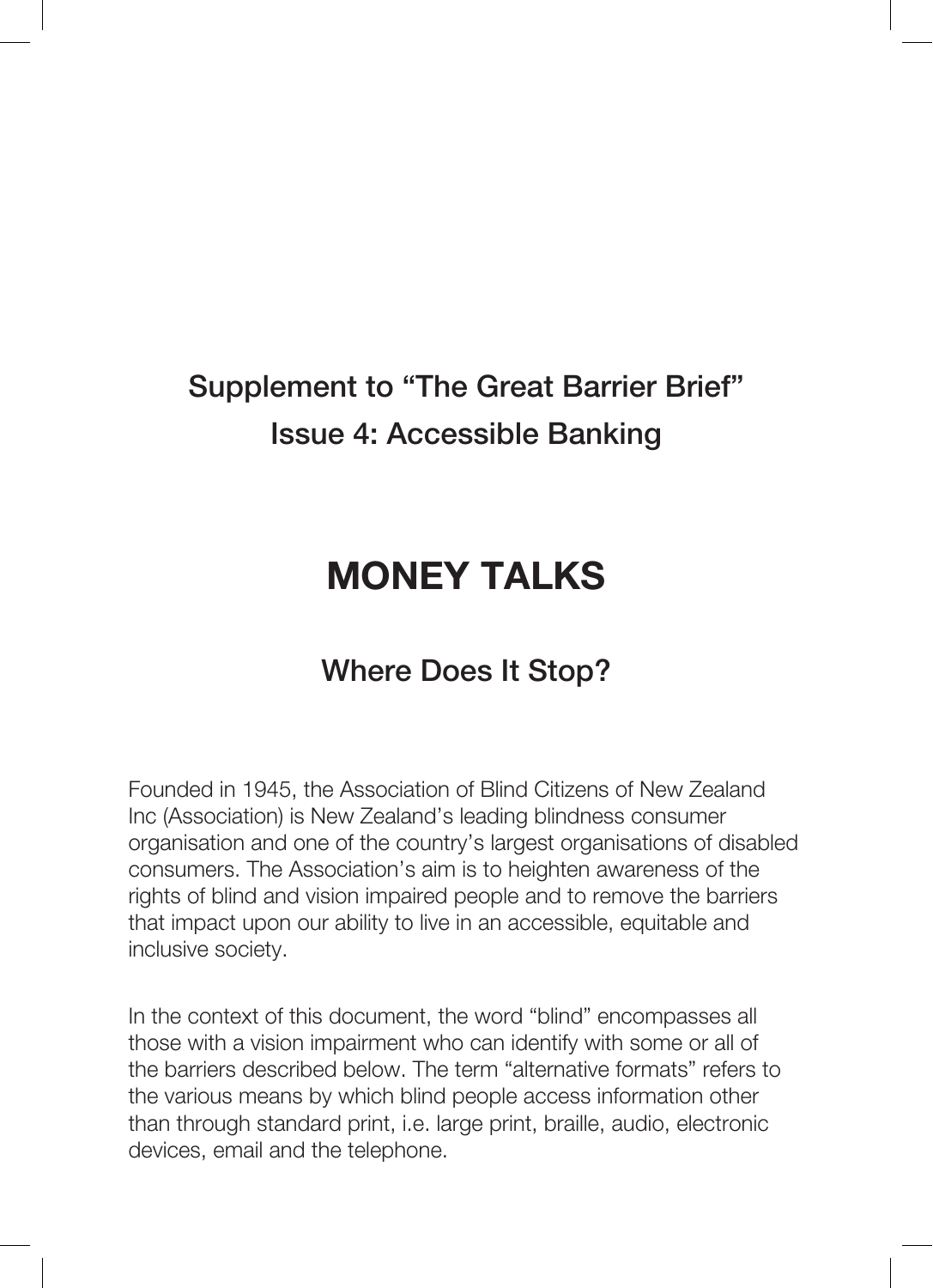### **INTRODUCTION**

As blind people, we are unable to access the banking system with the same degree of independence, confidentiality and dignity afforded to our sighted counterparts. Divulging personal banking information to another party to execute transactions on our behalf compromises our rights, responsibilities and obligations to the bank, and exposes us to potential criminal behaviour.

While the adoption of "Voluntary Guidelines to Assist Banks to Meet the Needs of Older and Disabled Customers", by banks, goes some way towards addressing our concerns, the following issues are indicative of the specific barriers faced by blind people.

#### **CUSTOMER SERVICES**

We need banks, as a matter of policy, to:

- Deliver all services in a manner that avoids discrimination against people with disabilities.
- **Provide disability awareness training to all staff, ensuring this** includes a specific component about interacting with blind customers.
- Avoid queuing systems and any other method that involves a visual component that has the potential to disadvantage blind customers.
- **Ensure that all new and upgraded Automatic Teller Machines** (ATMs) have a functioning audible (talking) feature thus enabling blind customers, through use of the head-phone jack and verbal prompts that replicate on-screen instructions, to conduct our transactions confidentially. Clarity of display and the avoidance of both reflective and touch-type screens, will greatly assist customers with low vision. Prominent signage in both large print and braille will help blind customers in their use of an ATM.
- Ensure blind customers are not exposed to higher financial risks or costs as a result of the use of inaccessible technologies.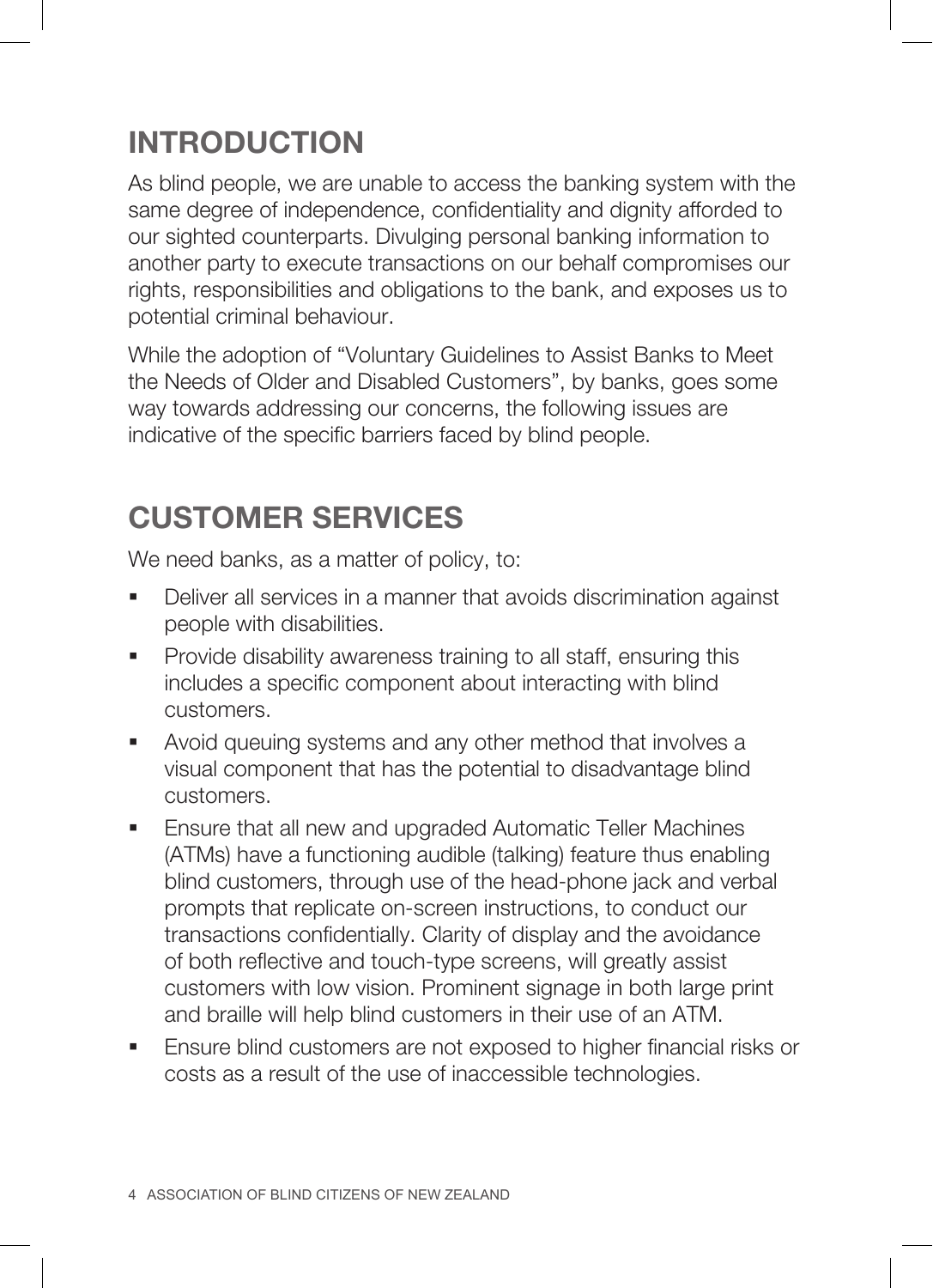- Make available in alternative formats, bank statements, mortgage documents, application forms, loan and overdraft documents etc.
- **Ensure websites are user-friendly for blind customers. Use of** international W3C web accessibility best practice standard and compliance with New Zealand's e-government website standards is the minimum that banks should aspire to achieve.

### **EFTPOS TERMINALS**

The various designs of EFTPOS Terminals pose a range of accessibility barriers. A blind customer should be able to enter their PIN and choose an account without assistance. The adoption of standards for EFTPOS handsets will ensure these can be readily and independently used by blind people. Attention to the following will go some way towards achieving this.

#### *What We Need*

- The placement of a tactile (small raised) dot on the number "5" key will assist a blind person to find their way around the other numbers on the terminal.
- Consistent layout of EFTPOS terminals will assist with card orientation and the location of account types.
- An audible response when a key is pushed assists a blind person to know it has worked.
- **Contrast between the keys and the base colour of the terminal** (e.g. black on light grey or white) is good, and will help someone with low vision to locate the keys more easily.
- Raised keys with plenty of room between them makes it easier for blind customers to differentiate between each key.
- Use of positive action keys as opposed to those that are touch sensitive will ensure a blind customer does not accidentally activate keys and enter data randomly.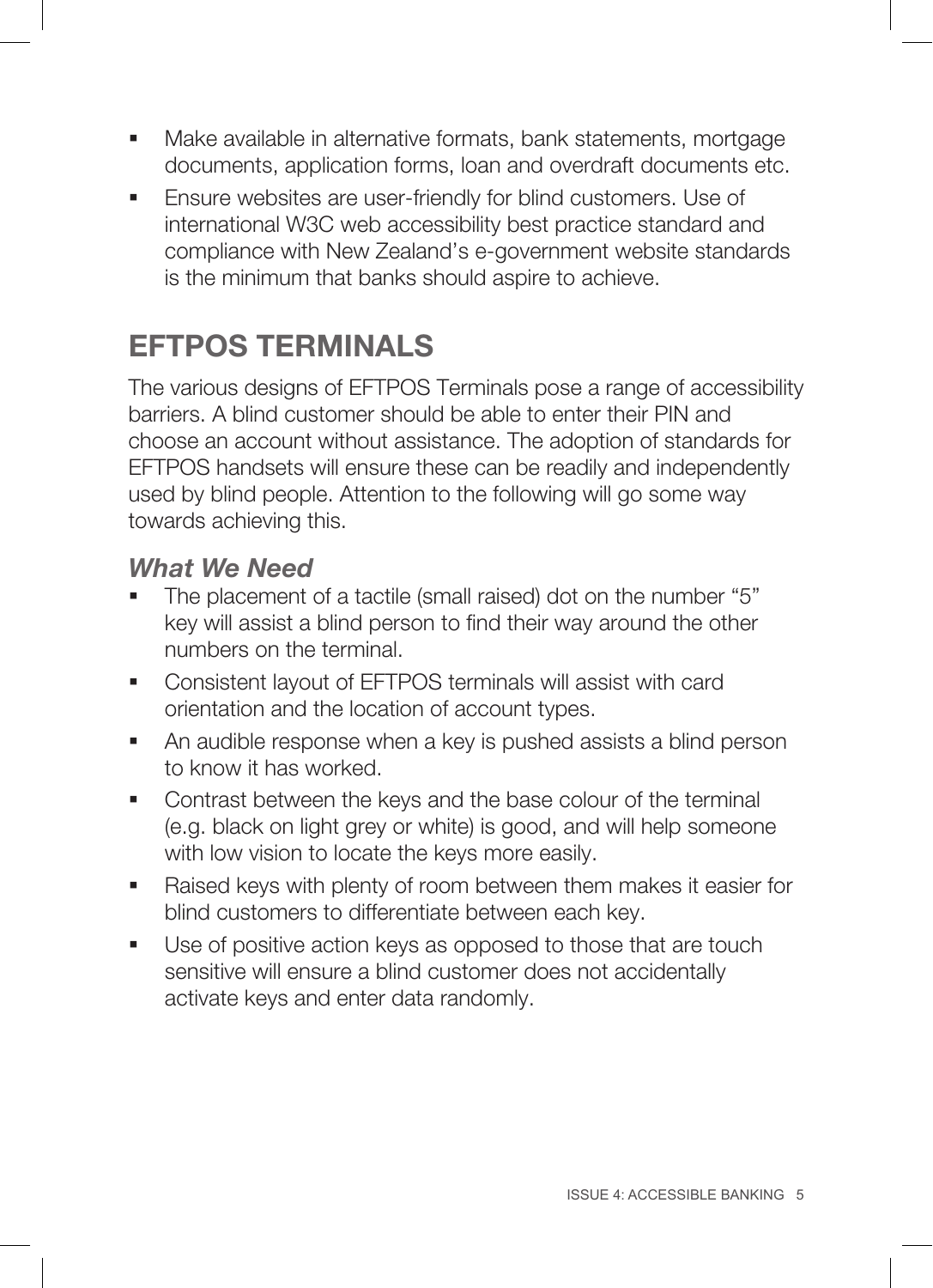### **CREDIT / EFTPOS CARDS**

Although these options provide a convenient means of accessing money and making purchases, there are often difficulties for blind people in identifying one card from another and which way the card is to be inserted into slots. Lack of consistency in the design of terminals can also pose difficulties for a blind person needing to access vital information.

#### *What We Need*

- Use of a standardised tactile identification mark (ISO/IEC 7811-9) on the credit/EFTPOS card will assist identification of the card and the correct positioning of the card into the machine.
- **EFTPOS cards / terminals that incorporate Enhanced Terminal** Accessibility (a cardholder interface) that will assist a blind person to alter features to meet their needs (ISO/IEC FCD 12905)

### **BANK SELF SERVICE KIOSKS**

Advances in technology and the emergence of self-service kiosks have increased the convenience of banking, but have also increased the need for banks to make sure that accessibility issues are considered, thus ensuring blind customers are not disadvantaged and that they can conduct their transactions safely and securely.

#### *What We Need*

- The adoption of common standards by banks (and other financial institutions) that ensure any advances in technology benefit blind customers in the same way as their sighted peers.
- Banks to ensure that their self-service kiosks are accessible to blind customers, in the same way as are Talking ATMs.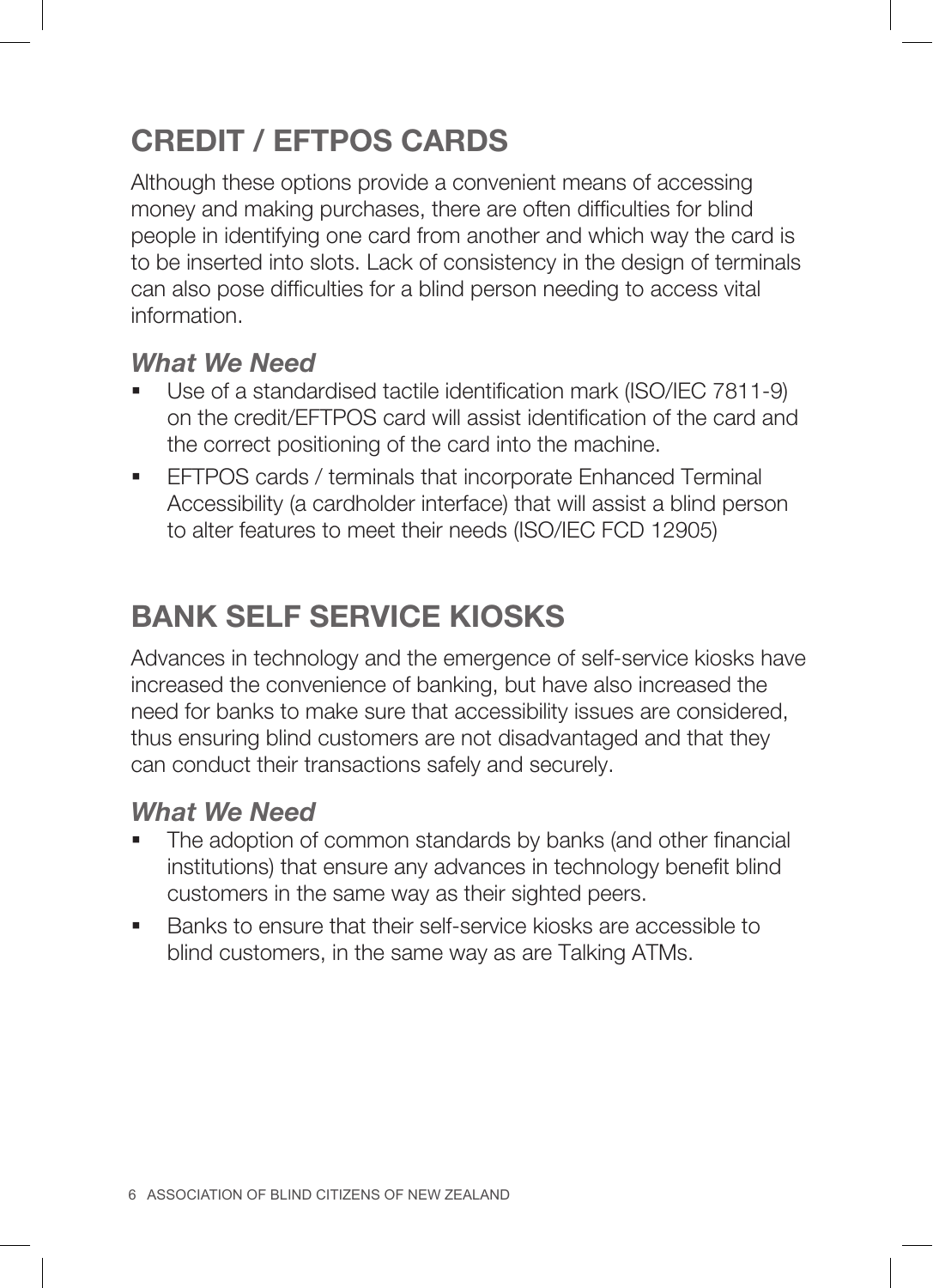#### **REFERENCE SOURCES**

- Government web standards http://www.e.govt.nz/standards/webguidelines
- New Zealand Bankers' Association Code of Banking Practice Voluntary Guidelines to Assist Banks to Meet the Needs of Older and Disabled Customers
- **ISO/IEC 7811-9 Identification cards Recording technique Part** 9: Tactile identifier mark
- **ISO/IEC FCD 12905, Integrated circuit cards Enhanced Terminal** Accessibility (ETA)
- The Great Barrier Brief: ABC NZ July 2008
- UN Convention on the Rights of Persons with Disabilities (refer Articles 9 Accessibility and 12 Access to Justice): adopted by the United Nations General Assembly on 13 December 2006, ratified by New Zealand, September 2008 and enforced in October 2008.
- Web Content Accessibility Guidelines (WCAG) 2.0 World Wide Web Consortium, available at http://www.w3.org/TR/WCAG20/